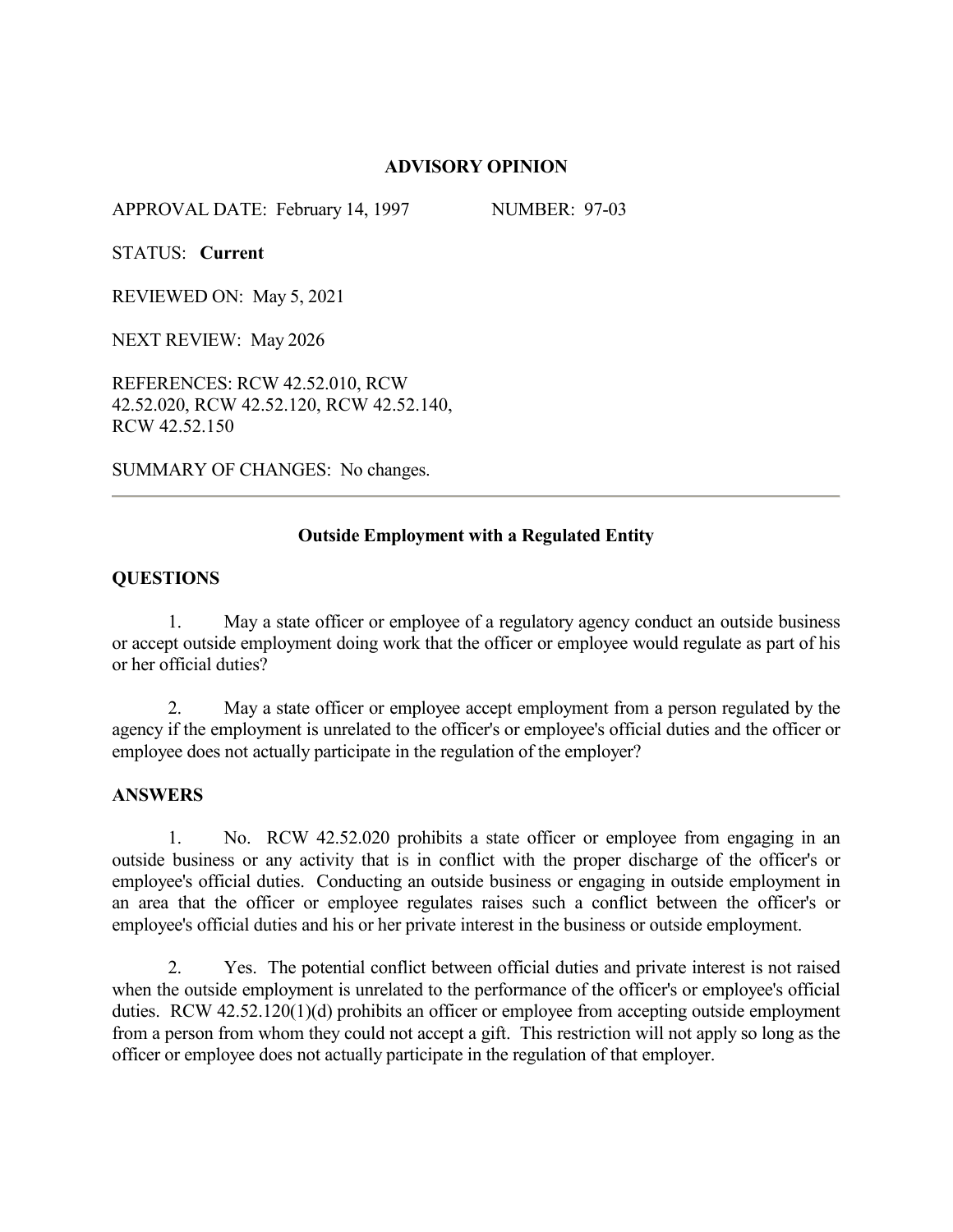# **ANALYSIS**

These two questions concern outside employment of officers and employees of regulatory agencies. The definition of regulatory agency is quite broad. It includes: "any state board, commission, department, or officer, except those in the legislative or judicial branches, authorized by law to conduct adjudicative proceedings, issue permits or licenses, or to control or affect interests of identified persons" RCW 42.52.010(15). In Advisory Opinion 96-05 we interpreted this language to mean that an agency is a regulatory agency if it is authorized by law to exercise authority over identified persons. For example, the Department of Revenue is responsible for collecting state taxes. It is a regulatory agency because it exercises authority over state taxpayers. Similarly, the Department of Fish and Wildlife is a regulatory agency because it exercises authority over individuals who fish under the authority of a license issued by Fish and Wildlife.

The two questions in this opinion raise different issues with regard to outside employment. The first is whether the officer or employee may conduct a business or accept outside employment in the area in which the officer or employee regulates. For example, could a Department of Revenue employee who audits state tax returns conduct an outside business preparing state tax returns? Similarly, could a Fish and Wildlife employee who inspects fishing licenses and enforces fish and wildlife regulations about fishing, accept outside employment on a fishing charter boat that would be subject to his or her regulation?

The second question pertains to outside employment that does not involve the area in which the officer or employee regulates, such as a revenue auditor who has outside employment selling shoes or a fish and wildlife employee who has outside employment repairing boat engines.

The first question is governed by RCW 42.52.020 which provides:

No state officer or state employee may have an interest, financial or otherwise, direct or indirect, or engage in a business or transaction or professional activity, or incur an obligation of any nature, that is in conflict with the proper discharge of the state officer's or state employee's official duties.

In our opinion, there is a conflict with the proper discharge of an officer's or employee's official duties if the officer or employee works in the same area that he or she regulates. This conflict can occur in one of two ways. The first is the conflict between applying the law as set out by agency policy which may conflict with the application of the law by the officer or employee in the outside business. For example, if a revenue auditor had an outside business preparing state tax returns, the auditor would want to correctly apply the law, but his or her perspective would be to save the client as much tax as possible. On close legal questions, this private perspective may conflict with the agency perspective, i.e., which may be to resolve close legal questions in favor of applying the tax.

The second type of conflict is the potential for selective application of the law to benefit the officer's or employee's outside business over competitors. Consider the example of a fish and wildlife employee, who regulates fishing charters and who also operates a charter business. On some days the officer or employee regulates other charter boat operators, and on other days he or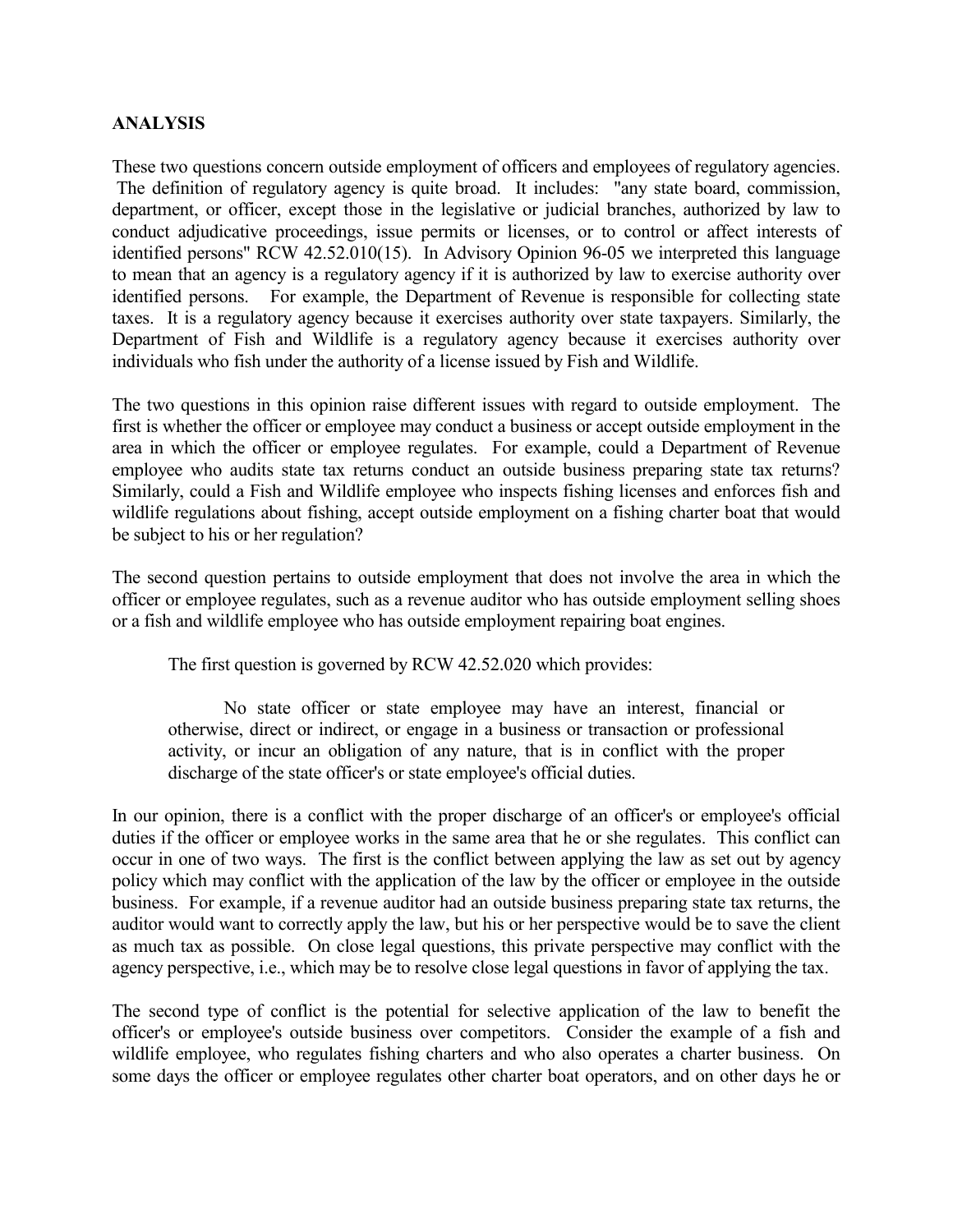she competes with other charter boat operators. Again there can be a divergence between the officer's or employee's official duties and his or her private interest. In the worst case the officer or employee could use his or her state authority to gain a competitive advantage.

These conflicts occur because of the potential for divided loyalty between the officer's or employee's official duties and their private interest in their outside business or employment. We believe that state officers and employees who have such outside employment would work hard to properly discharge their official duties and not let their private business interfere. Nevertheless, the Board believes that this is the kind of conflict the ethics law was intended to prevent.

The second question involves outside employment that does not fall within the officer's or employee's official duties. This would not be prohibited by RCW 42.52.020 because the outside employment is unrelated to the performance of the officer's or employee's official duties. However, any such employment must meet the requirements of RCW 42.52.120(1)(d) which provides:

(1) No state officer or state employee may receive any thing of economic value under any contract or grant outside of his or her official duties. The prohibition in this subsection does not apply where the state officer or state employee has complied with RCW 42.52.030(2) or each of the following conditions are met:

. . . (d) The contract or grant is neither performed for nor compensated by any person from whom such officer or employee would be prohibited by RCW 42.52.150(4) from receiving a gift;

. . .

RCW 42.52.120(1)(d) refers to RCW 42.52.150(4) which limits the gifts that can be accepted by officers and employees of regulatory agencies. RCW 42.52.150(4) provides:

(4) Notwithstanding subsections (2) and (5) of this section, a state officer or state employee of a regulatory agency or of an agency that seeks to acquire goods or services who participates in those regulatory or contractual matters may receive, accept, take, or seek, directly or indirectly, only the following items from a person regulated by the agency or from a person who seeks to provide goods or services to the agency:

(a) Unsolicited advertising or promotional items of nominal value, such as pens and note pads;

(b) Unsolicited tokens or awards of appreciation in the form of a plaque, trophy, desk item, wall memento, or similar item;

(c) Unsolicited items received by a state officer or state employee for the purpose of evaluation or review, if the officer or employee has no personal beneficial interest in the eventual use or acquisition of the item by the officer's or employee's agency;

(d) Informational material, publications, or subscriptions related to the recipient's performance of official duties;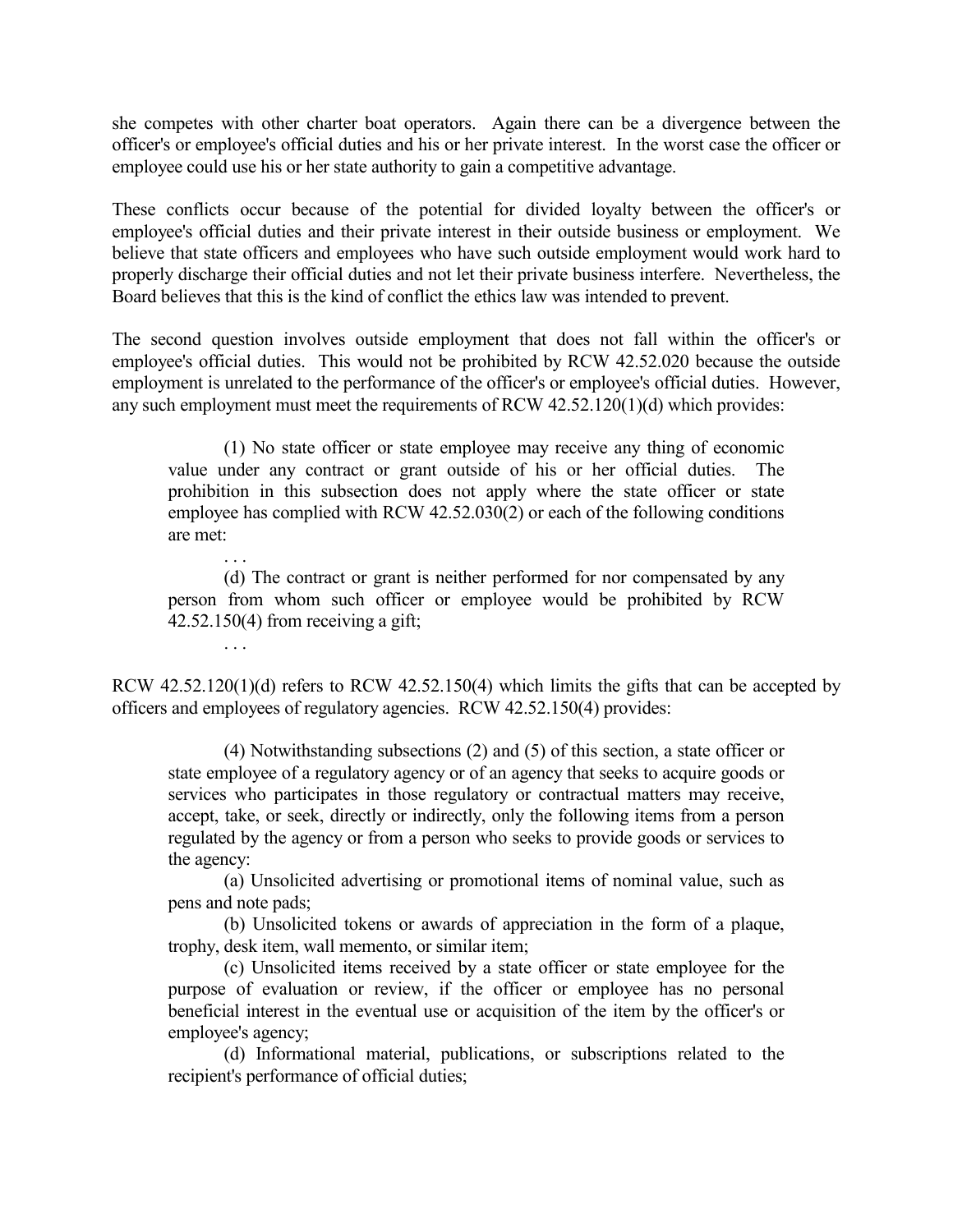(e) Food and beverages consumed at hosted receptions where attendance is related to the state officer's or state employee's official duties;

(f) Admission to, and the cost of food and beverages consumed at, events sponsored by or in conjunction with a civic, charitable, governmental, or community organization; and

(g) Those items excluded from the definition of gift in RCW 42.52.010 except:

(i) Payments by a governmental or nongovernmental entity of reasonable expenses incurred in connection with a speech, presentation, appearance, or trade mission made in an official capacity;

(ii) Payments for seminars and educational programs sponsored by a bona fide nonprofit professional, educational, or trade association, or charitable institution; and

(iii) Flowers, plants, and floral arrangements.

RCW 42.52.150(4) provides that officers and employees of regulatory agencies, who participate in regulatory matters, may only receive certain gifts from those they regulate. The application of this provision to outside employment depends on the Board's interpretation of the term participate. RCW 42.52.010(13) defines this term as follows:

(13) "Participate" means to participate in state action or a proceeding personally and substantially as a state officer or state employee, through approval, disapproval, decision, recommendation, the rendering of advice, investigation, or otherwise but does not include preparation, consideration, or enactment of legislation or the performance of legislative duties.

In Advisory Opinion 96-05, we identified two potential ways to define the term "participate." The first is a transactional approach. Under this approach, a person does not participate until they are actually engaged in regulation. For example, a revenue auditor does not participate in regulation unless he or she is actually performing an audit. The second is a functional approach. Under this approach, an officer or employee participates in regulatory matters if his or her job is regulatory- even if there is no specific regulatory matter pending. Under this view a revenue auditor would participate in regulation even if he or she were conducting no audits.

In Advisory Opinion 96-05, the Board adopted the functional approach and concluded that the more restrictive gift provisions applied to officers and employees whose jobs were regulatory--even though no regulatory matter was currently pending. If the functional approach was applied to outside employment, it would mean that an officer or employee could not have outside employment with any person they might regulate. As applied to our examples, the revenue auditor could not accept outside employment from any taxpayer to perform any job, and the fish and wildlife employee could not fix engines for any charter boat operator.

Upon reflection the Board concludes that this approach should not be applied to outside employment. We reach this conclusion for two reasons. First, the reference to RCW 42.52.150(4) in RCW 42.52.120(1)(d) is somewhat ambiguous. RCW 42.52.120(1)(d) prohibits outside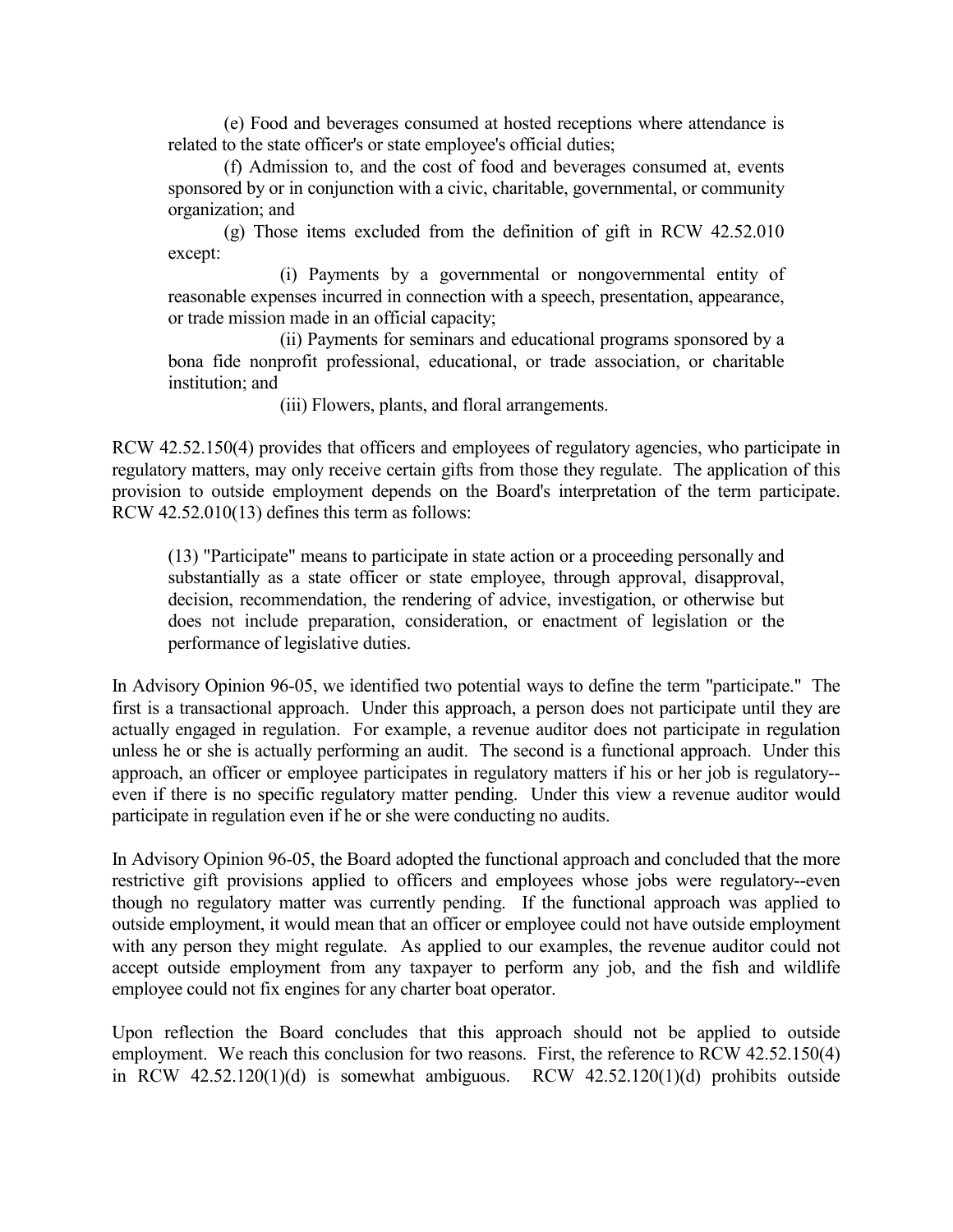employment "from any person from whom such officer or employee would be prohibited by RCW 42.52.150(4) from receiving a gift". The ambiguity arises because RCW 42.52.150(4) does not prohibit an officer or employee from receiving gifts from anyone. Instead, it limits the kind of gifts that can be received from persons regulated by the agency. Thus, an employee who participated in regulation can receive food and beverages consumed at a hosted reception put on by a person he or she regulates. RCW 42.52.150(4)(e). Thus, if RCW 42.52.120(1)(d) was applied literally, it would not limit outside employment at all because there is no one from whom the officer or employee would be prohibited from accepting a gift.

The second reason is that applying the functional approach in the area of outside employment results in too broad a prohibition. Under the functional approach, for example, the revenue auditor would be prohibited from accepting any outside employment, since any potential employer would be a taxpayer subject to audit, and thus regulation, by the auditor. There is nothing in RCW 42.52.120 that leads us to believe that the Legislature intended a complete ban on outside employment for a broad category of state officers and employees.

We also believe that there is a distinction between the gift situation and the employment situation. There is no particular reason for a person to give a gift to a state officer or employee. There is always the implication the purpose of the gift is to influence the performance of official duties. This implication is not so strong in the employment context, since the officer or employee is actually doing a job. The Board adopted the functional approach to the receipt of gifts in Advisory Opinion 96-05 to avoid the situation in which an officer or employee could receive gifts under the more lenient standard, and then later be called upon to regulate. In the employment context the officer or employee would have to give up the job if he or she were actually called upon to regulate an outside employer.

The Board adopts the transactional approach to the definition of "participate" as it applies to RCW 42.52.120(1)(d). An officer or employee may accept outside employment so long as it does not fall within their official responsibility and they are not actually involved in regulating the employer. For example, the revenue auditor can sell shoes so long has he or she does not audit the outside employer. The fish and wildlife employee could repair an engine for a charter boat operator so long as the employee did not actually regulate that operator.

This interpretation imposes meaningful restrictions on outside employment. If the revenue auditor audited his or her outside employer, they would have to give up the outside employment because they would be receiving compensation from a person they regulate and they are participating in regulatory matters.

The application of this rule may make outside employment in some areas difficult. For example, the revenue auditor may be able to have someone else do the audit of the employer. This may be more difficult in other regulatory jobs. For example, the fish and wildlife employee may not be in a position to do his or her job if there are some charter boat operators that they did not want to regulate owing to considerations of outside employment.

The question of outside employment raises important considerations for both state agencies and